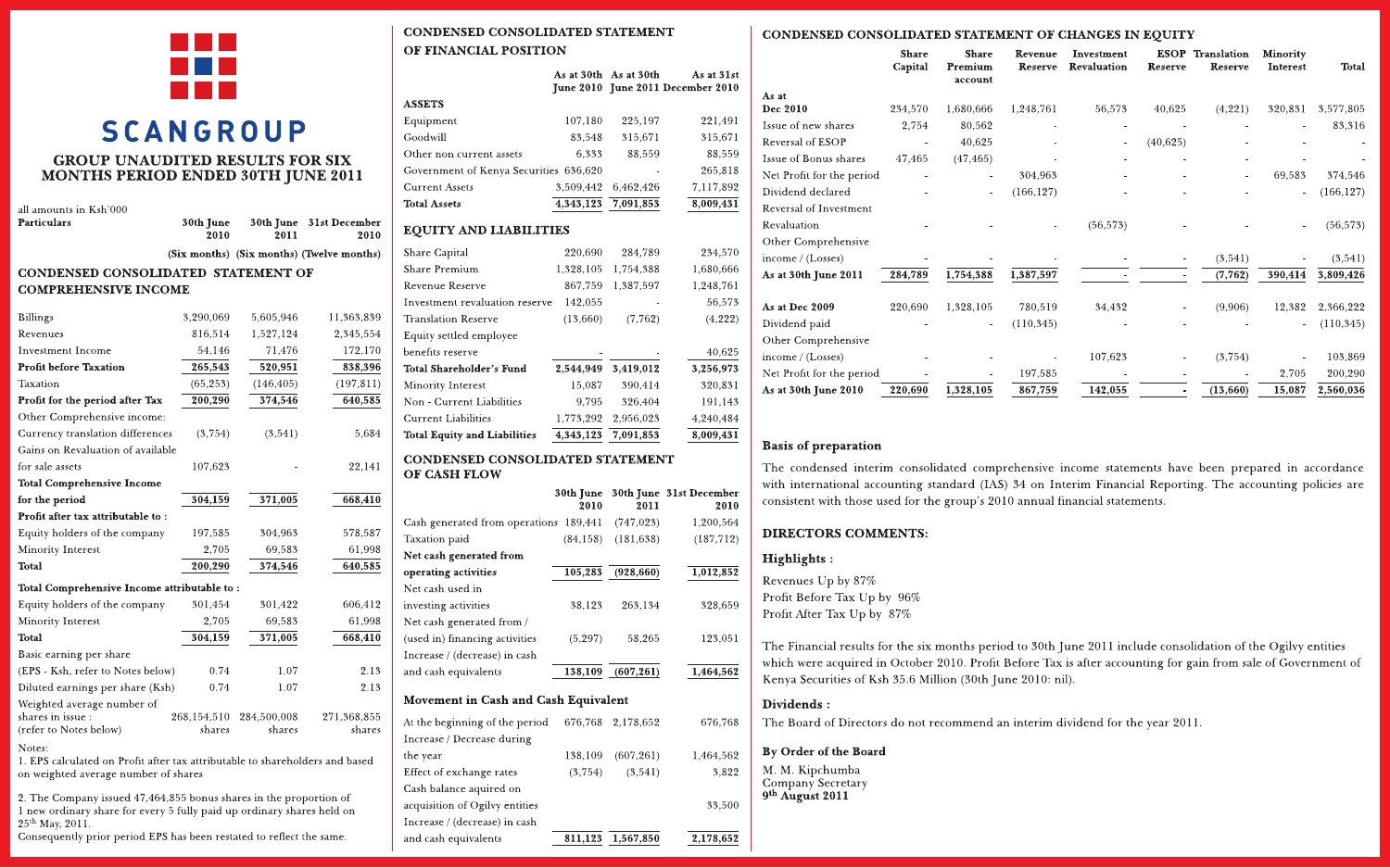| <b>SCANGROUP LIMITED</b>                                 |                 |                                 |                               |                              |
|----------------------------------------------------------|-----------------|---------------------------------|-------------------------------|------------------------------|
| CONDENSED CONSOLIDATED STATEMENT OF COMPREHENSIVE INCOME |                 |                                 |                               |                              |
| <b>Particulars</b>                                       |                 | 30th June 2010   30th June 2011 | % Change<br>over June<br>2010 | <b>31st December</b><br>2010 |
|                                                          | (Six months)    | (Six months)                    | (Six months)                  | (Twelve months)              |
|                                                          | <b>Kshs'000</b> | <b>Kshs'000</b>                 | %                             | <b>Kshs'000</b>              |
| <b>Billings</b>                                          | 3,290,069       | 5,605,946                       | 70%                           | 11,363,839                   |
| Cost of Sales                                            | (2,473,555)     | (4,078,822)                     | 65%                           | (9,018,285)                  |
| <b>Revenues</b>                                          | 816,514         | 1,527,124                       | 87%                           | 2,345,554                    |
| Other operating income                                   | 573             | 1,378                           | 140%                          | 899                          |
| Overheads:                                               |                 |                                 |                               |                              |
| <b>Administrative Expenses</b>                           | (568, 566)      | (977, 866)                      | $-72%$                        | (1,515,076)                  |
| <b>Operating Expenses</b>                                | (56, 437)       | (113, 236)                      | $-101%$                       | (171, 200)                   |
| Finance Cost/Exchange (loss)/gain                        | 19,314          | 12,076                          | 37%                           | 6,049                        |
| Investment income                                        | 54,146          | 71,476                          | 32%                           | 172,170                      |
| <b>Profit before Taxation</b>                            | 265,544         | 520,951                         | 96%                           | 838,396                      |
| Taxation                                                 | (65, 253)       | (146, 405)                      | $-124%$                       | (197, 811)                   |
| <b>Profit after taxation</b>                             | 200,291         | 374,546                         | 87%                           | 640,585                      |
| <b>Other Comprehensive income:</b>                       |                 |                                 |                               |                              |
| Gains/Losses recognised directly in                      |                 |                                 |                               |                              |
| <b>Equity</b><br>Currency translation differences        | (3, 754)        | (3, 541)                        | 6%                            | 5,684                        |
| Gains on Revaluation of available for sale               |                 |                                 |                               |                              |
| assets                                                   | 107,623         |                                 | 100%                          | 22,141                       |
| <b>Total Comprehensive Income for the</b><br>period      | 304,160         | 371,005                         | 22%                           | 668,410                      |
| Profit attributable to:                                  |                 |                                 |                               |                              |
| Equity holders of the company                            | 197,585         | 304,963                         | 54%                           | 578,587                      |
| Non Controlling interest                                 | 2,705           | 69,583                          | 2472%                         | 61,998                       |
| Total                                                    | 200,290         | 374,546                         | 87%                           | 640,585                      |
| <b>Total Comprehensive Income</b>                        |                 |                                 |                               |                              |
| attributable to:                                         |                 |                                 |                               |                              |
| Equity holders of the company                            | 301,455         | 301,422                         |                               | 606,412                      |
| Non Controlling interest                                 | 2,705           | 69,583                          |                               | 61,998                       |
| <b>Total</b>                                             | 304,160         | 371,005                         | 22%                           | 668,410                      |
| Basic earning per share (restated)                       | Ksh<br>0.74     | Ksh<br>1.07                     | Ksh<br>45%                    | Ksh<br>2.13                  |
| Diluted earnings per share                               | 0.74            | 1.07                            | 45%                           | 2.13                         |
| Number of shares in issue (restated) -<br>Note           | 268,154,510     | 284,500,008                     |                               | 271,386,855                  |
|                                                          |                 |                                 |                               |                              |

Note: The Company issued 47,464,855 bonus shares in the proportion of 1 new ordinary share for every 5 fully paid up ordinary shares held in 2011. Consequently, as per IAS 33, prior period EPS has been restated to reflect the same.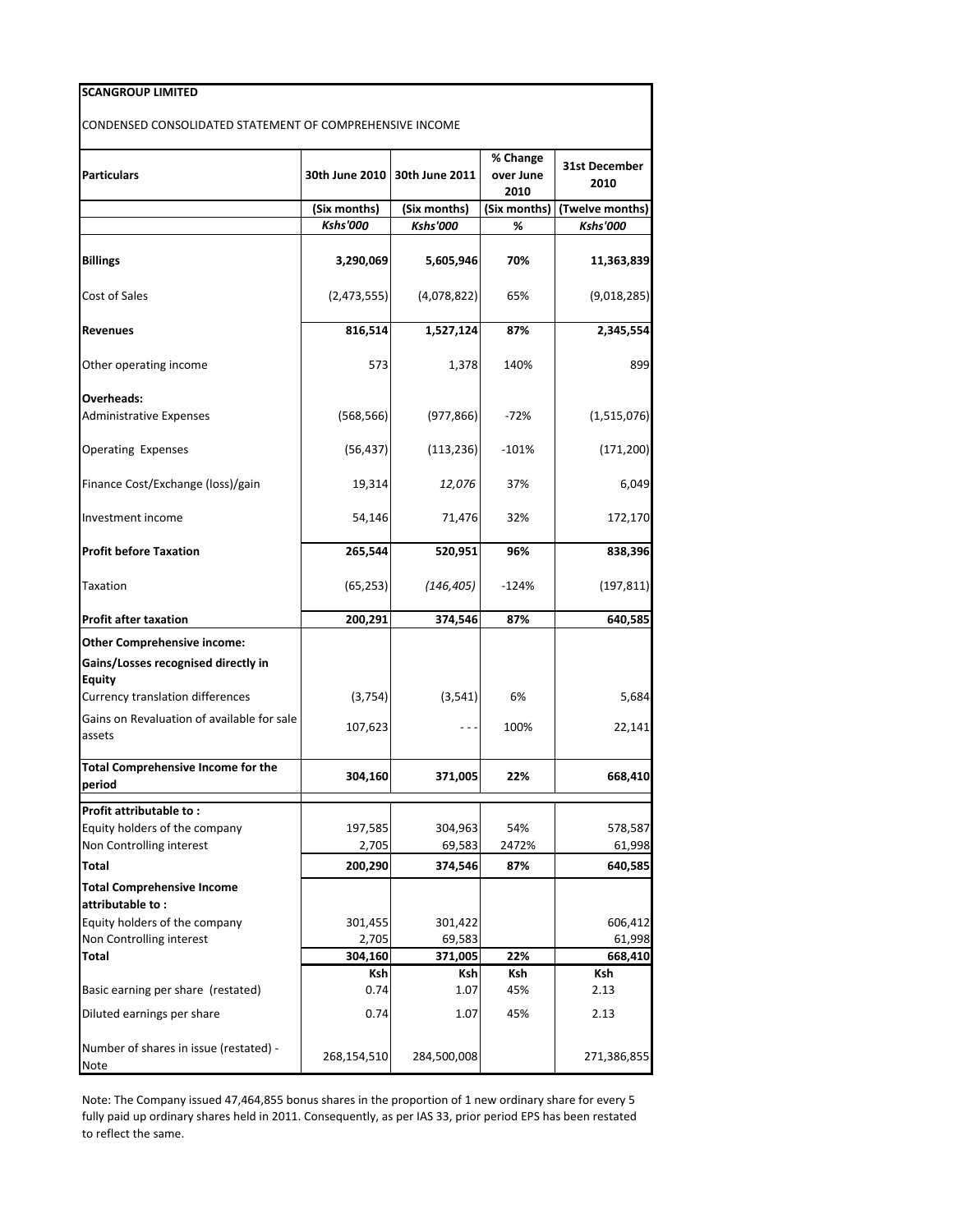| <b>SCANGROUP LIMITED</b>                               |           |                               |                       |
|--------------------------------------------------------|-----------|-------------------------------|-----------------------|
| CONDENSED CONSOLIDATED STATEMENT OF FINANCIAL POSITION |           |                               |                       |
| <b>Ksh'000</b>                                         |           | 30th June 2010 30th June 2011 | 31st December<br>2010 |
| <b>Non-Current Assets</b>                              |           |                               |                       |
| Equipment                                              | 107,180   | 225,197                       | 221,492               |
| Deferred tax asset                                     | 6,333     | 88,559                        | 88,559                |
| Goodwill                                               | 83,548    | 315,671                       | 315,671               |
|                                                        |           |                               |                       |
| <b>Current Assets</b>                                  | 197,060   | 629,428                       | 625,722               |
| Trade & other receivables                              | 2,688,205 | 4,887,221                     | 4,856,416             |
| Work in progress                                       | 10,115    | 7,356                         | 61,672                |
|                                                        | 636,620   |                               | 265,818               |
| Investment in Government Securities                    |           |                               |                       |
| <b>Bank Deposits</b>                                   | 500,696   | 750,748                       | 1,512,547             |
| Cash and Bank balances                                 | 310,427   | 817,101                       | 687,257               |
|                                                        | 4,146,062 | 6,462,426                     | 7,383,710             |
| <b>Total Assets</b>                                    | 4,343,122 | 7,091,854                     | 8,009,432             |
| <b>Capital and Reserves</b><br><b>Share Capital</b>    | 220,690   | 284,789                       | 234,570               |
| <b>Share Premium</b>                                   | 1,328,105 | 1,754,388                     | 1,248,761             |
| <b>Revenue Reserves</b>                                | 850,898   | 1,379,835                     | 1,680,666             |
| Investment revaluation reserve                         | 142,055   |                               | 56,573                |
| Equity settled employee benefits reserv                |           |                               | 40,625                |
| <b>Translation Reserve</b>                             | 3,200     |                               | (4, 221)              |
| <b>Equity attributable to equity holders</b>           |           |                               |                       |
| of the parent                                          | 2,544,948 | 3,419,012                     | 3,256,974             |
| Non controlling interest                               | 15,087    | 390,414                       | 320,831               |
| <b>Total Equity</b>                                    | 2,560,035 | 3,809,427                     | 3,577,805             |
| <b>Non-Current Liabilities</b>                         |           |                               |                       |
| Loan due to a related party                            | 9,795     | 326,404                       | 186,937               |
| <b>Deferred Taxation</b>                               |           |                               | 3,694                 |
| <b>Finance Leases</b>                                  |           |                               | 512                   |
|                                                        | 9,795     | 326,404                       | 191,143               |
| Non Controlling interest                               |           |                               |                       |
| Trade and other payables                               | 1,656,796 | 2,912,736                     | 4,141,174             |
| Due to related companies                               |           |                               |                       |
| <b>Finance Leases</b>                                  |           |                               | 2,394                 |
| <b>Bank Overdraft</b>                                  |           | - - -                         | 21,152                |
| Non Controlling interest                               |           | 9,796                         | 69,767                |
| Dividend Payable                                       | 116,496   | 33,492                        | 5,996                 |
|                                                        | 1,773,292 | 2,956,023                     | 4,240,483             |
| <b>Total Equity and Liabilities</b>                    | 4,343,122 | 7,091,854                     | 8,009,432             |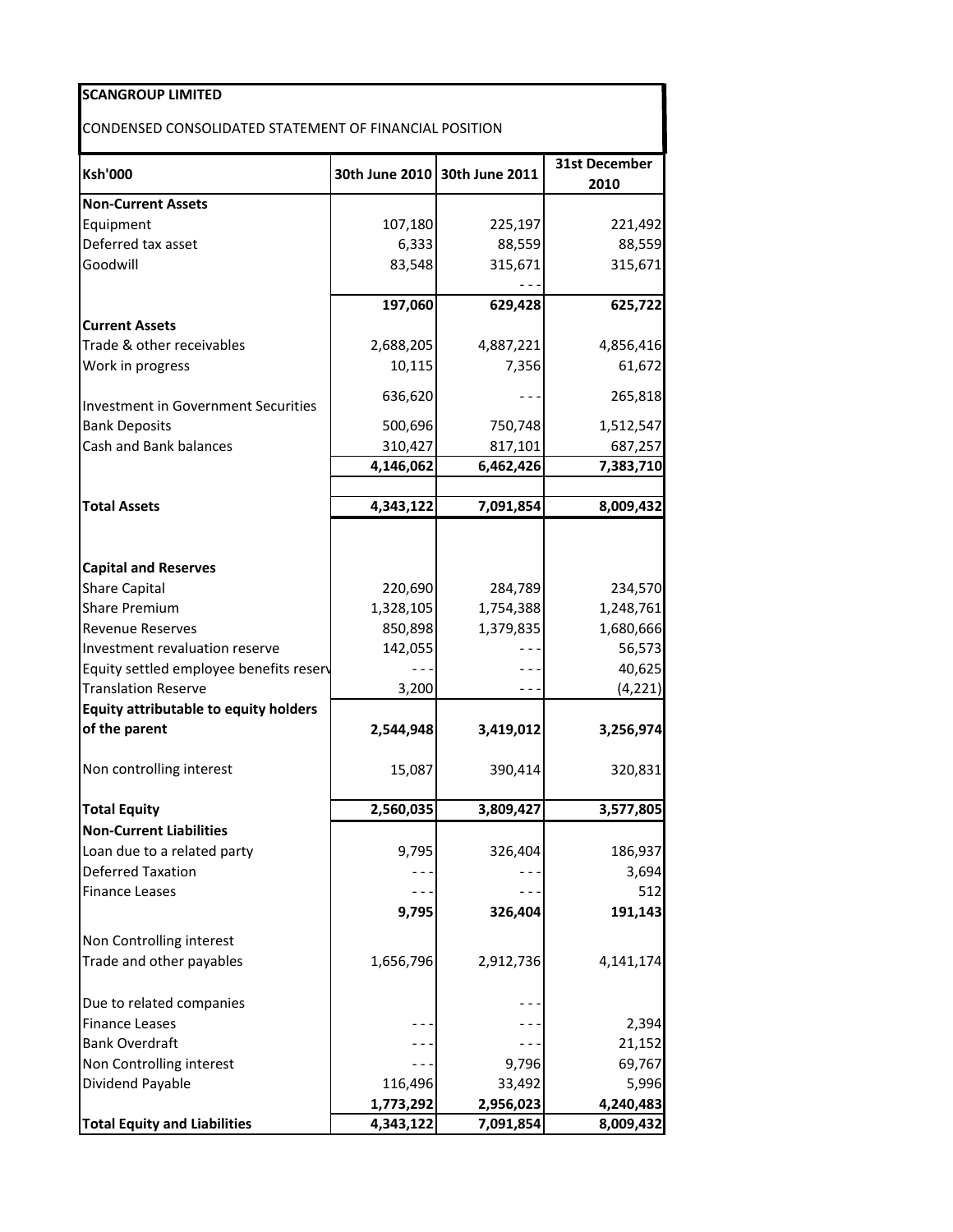| CONDENSED CONSOLIDATED STATEMENT OF CHANGES IN EQUITY  |                  |                             |                    |                                    |          |                                                      |                                |                     |
|--------------------------------------------------------|------------------|-----------------------------|--------------------|------------------------------------|----------|------------------------------------------------------|--------------------------------|---------------------|
| <b>Ksh'000</b>                                         | Share<br>capital | Share<br>premium<br>account | Revenue<br>reserve | Revaluation Translation<br>reserve | reserve  | <b>Equity settled</b><br>employee<br>benefit reserve | Non<br>controlling<br>interest | <b>Total Equity</b> |
| As at Dec 2010                                         |                  | 234,570 1,680,666           | 1,248,761          | 56,573                             | (4, 221) | 40,625                                               | 320,831                        | 3,577,805           |
| Issue of new shares (ESOP)                             | 2,754            | 80,562                      | $ -$               |                                    | $ -$     | $ -$                                                 |                                | 83,316              |
| Reversal of reserves arising from share based payments | $\sim$ $-$       | 40,625                      |                    |                                    |          | (40, 625)                                            |                                |                     |
| Issue of Bonus shares                                  | 47,465           | (47, 465)                   |                    |                                    |          |                                                      | $- -$                          | $- - -$             |
| Net Profit for the period                              |                  | $\sim$ $\sim$               | 304,963            |                                    |          | $\blacksquare$                                       | 69,583                         | 374,546             |
| Dividend declared                                      |                  | $\sim$ $-$                  | (166, 127)         |                                    |          |                                                      |                                | (166, 127)          |
| Reversal of Investment Revaluation                     |                  | $ -$                        | $\sim$ $\sim$      | (56, 573)                          |          | $ -$                                                 |                                | (56, 573)           |
| Other Comprehensive income/Losses                      |                  | $ -$                        | $\blacksquare$     | $  -$                              | (3, 541) | $- -$                                                |                                | (3, 541)            |
| As at 30th June 2011                                   |                  | 284,789 1,754,388           | 1,387,596          | $- - \cdot$                        | (7, 762) | $\sim$ $-$                                           | 390,414                        | 3,809,427           |
| As at Dec 2009                                         |                  | 220,690 1,328,105           | 780,519            | 34,432                             | (9,906)  |                                                      | 12,382                         | 2,366,222           |
| Dividend paid                                          |                  | $\sim$ $\sim$               | (110, 345)         |                                    |          |                                                      | $\sim$ $-$                     | (110, 345)          |
| Other Comprehensive income/Losses                      |                  | $- -$                       | $\sim$ $\sim$      | 107,623                            | (3,754)  | $ -$                                                 | $- -$                          | 103,869             |
| Net Profit for the period                              |                  | $- -$                       | 197,585            | $- -$                              | $- -$    | $- -$                                                | 2,705                          | 200,290             |
| As at 30th June 2010                                   |                  | 220,690 1,328,105           | 867,759            | 142,055                            | (13,660) |                                                      | 15,087                         | 2,560,035           |